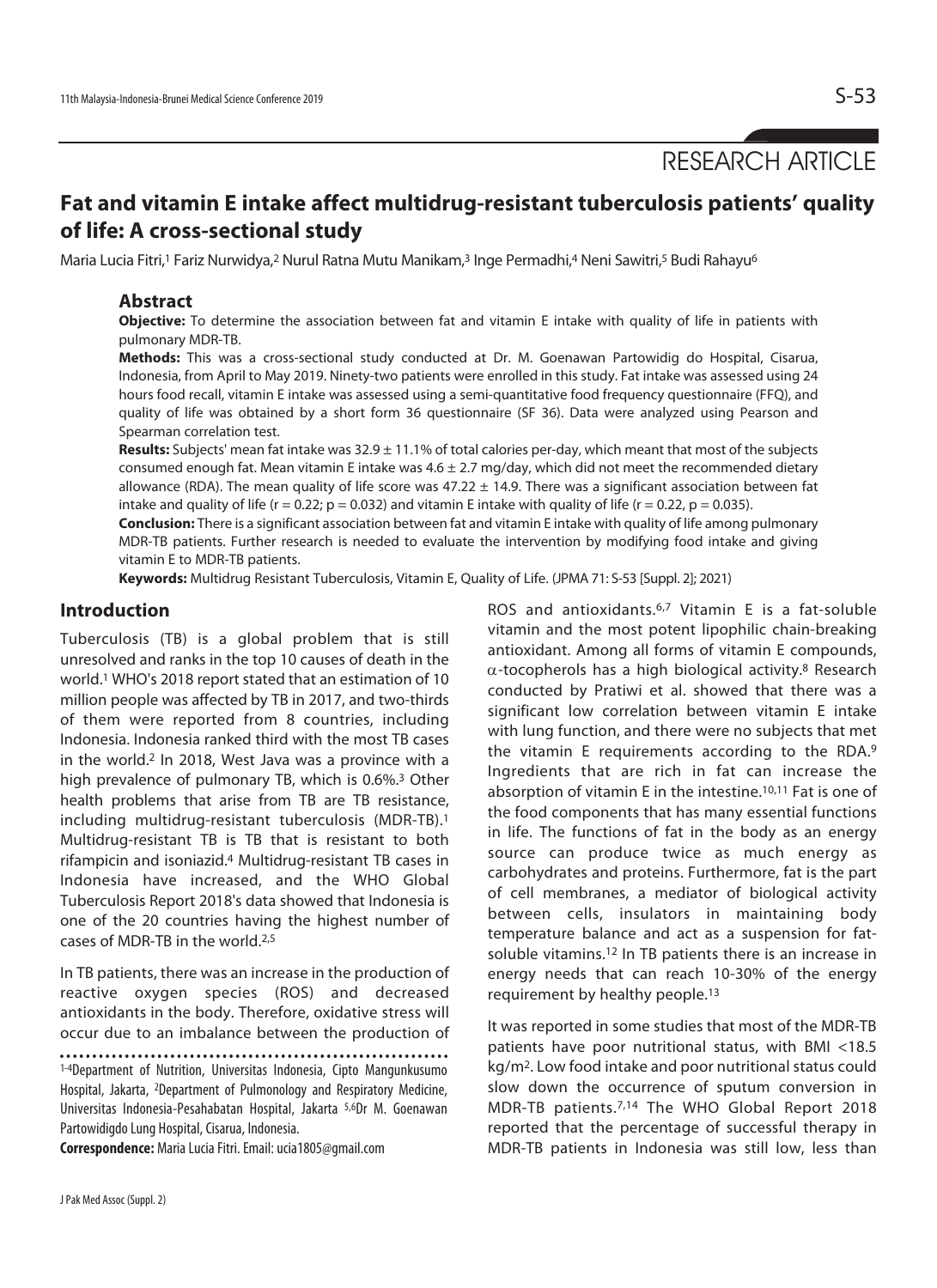50%. The low percentage of successful MDR-TB therapy in Indonesia is caused by a high percentage of death and loss to follow up, respectively, 16% and 31%.<sup>2</sup> MDR-TB patients will undergo complex and prolonged treatment, experienced many drugs' side effects, and their work will also be disrupted. This will certainly reduce the quality of life in MDR-TB patients.15 The purpose of this study was to find out the association between fat and vitamin E intake with total quality of life score in patients with pulmonary MDR-TB.

# **Patients and Methods**

This cross-sectional study was performed in April-May 2019 at a multidrug-resistant tuberculosis clinic, at Dr. M. Goenawan Partowidigdo Hospital, Cisarua, Indonesia. This study was approved by the Medical Ethics Committee of the Faculty of Medicine, Universitas Indonesia. The sample size calculated using the correlative analytic formula with r 0.3 and  $\alpha$  0.05 was 86 patients. By adding non response rate about 10%, the total number of samples in this study amounted to 95 patients. Enrolled were 92 patients who had a complete data. The research sample was obtained using consecutive sampling method. The subjects were still in the intensive treatment phase with ages ranging from 18 to 59 years. The characteristics of the study subjects noted were age, gender, education level, income, and body mass index (BMI). Data were collected from interviews and anthropometric measurements. Total energy, protein, and fat intake were obtained using the 24-hours food recall which was taken only once, and vitamin E intake using the semi-quantitative FFQ. Quality of life was assessed by using a short form with 36 questions (SF 36). The daily dietary intake of total energy, protein, fat, and vitamin E was calculated for each subject in a dietary analysis programme Nutrisurvey 2007. Kolmogorov Smirnov test was used to examine the data distribution. Pearson and Spearman correlation test were used to analyze the correlation between fat intake and vitamin E. All statistical analyses were conducted using SPSS version 20.0, and statistical significance was considered at  $p < 0.05$ .

# **Results**

Table-1 shows the mean age of the subjects in this study to be 34.7  $\pm$  9.9 years. The numbers of male subjects were slightly more than female subjects, but with no significant difference. More than 46 (63.1%) subjects in this study had intermediate education, while others having junior or senior high school education. There were 75 (81.5%) subjects with an income below the regency minimum wage (RMW),16 and 46 (66.3%) **Table-1:** Subject characteristics.

| <b>Variable</b>               | <b>Value (n=92)</b> |
|-------------------------------|---------------------|
| Mean Age (years) <sup>a</sup> | $34.7 \pm 9.9$      |
| Gender <sup>b</sup>           |                     |
| - Female                      | 42 (45.7)           |
| - Male                        | 50 (54.3)           |
| <b>Education</b> <sup>b</sup> |                     |
| $-Low$                        | 29 (31.5)           |
| - Intermediate                | 58 (63.1)           |
| - High                        | 5(5.4)              |
| <b>Income</b> <sup>b</sup>    |                     |
| $- <$ RMW                     | 75 (81.5)           |
| $ >$ RMW                      | 17(18.5)            |
| <b>BMIa</b>                   | $17.84 \pm 3.54$    |
| Nutritional statusb           |                     |
| - Underweight                 | 61(66.3)            |
| - Severe thinness             | 27(29.4)            |
| - Moderate thinness           | 12(13)              |
| - Mild thinness               | 22(23.9)            |
| - Normal                      | 25(27.1)            |
| - Overweight                  | 3(3.3)              |
| - Obese I                     | 2(2.2)              |
| - Obese II                    | 1(1.1)              |

 $a$ Data presented as mean  $\pm$  standard deviation.

b<sub>Data presented as n</sub> (%).

Low level of education: illiterate, never went to school, graduated/not graduated from elementary school, and not graduated from junior high school; Intermediate level of education: graduated junior high school, graduated/not graduated from senior high school, not graduated from college/academy; High level of education: graduated from college/academy. BMI: Body Mass Index. RMW = Regency Minumum Wage.

**Table-2:** Subjects' intake and quality of life score.

| <b>Variable<sup>a</sup></b>    | Value (n=92)       |  |
|--------------------------------|--------------------|--|
|                                | $1412.8 \pm 671.8$ |  |
| Total energy intake (kcal/day) |                    |  |
| Protein intake (%)             | $13.9 \pm 3.7$     |  |
| Fat intake (%)                 | $32.9 \pm 11.1$    |  |
| Vitamin E intake (mg/day)      | $4.6 \pm 2.7$      |  |
| Total quality of life score    | $47.22 \pm 14.9$   |  |

aData presented as mean  $\pm$  standard deviation unless otherwise indicated.

subjects were underweight (BMI <18.5 kg/m2), and 27 (29.4%) of them classified as severely underweight.

Table-2 shows that the mean total energy, protein, fat and vitamin E intake in this study were  $1412.8 \pm 671.8$ kcal/day,  $13.9 \pm 3.7\%$  of total calories,  $32.9 \pm 11.1\%$  of total calories, and 4.6  $\pm$  2.7 mg/day respectively. The mean of the overall quality of life score was  $47.22 \pm 14.9$ .

Table-3 shows the significant low correlation between vitamin E intake with total quality of life score ( $r = 0.22$ , p  $= 0.035$ ), and between fat intake with total quality of life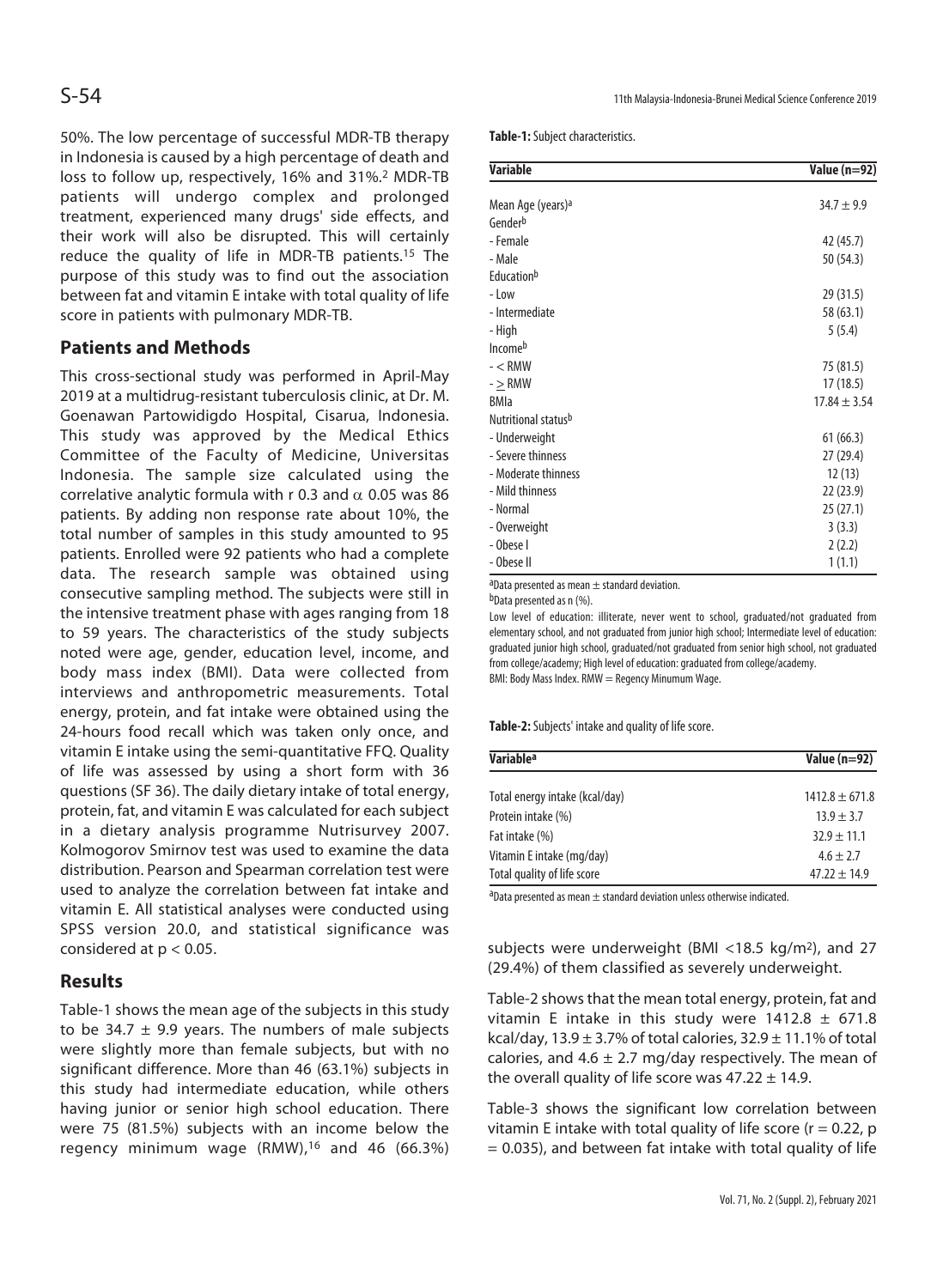**Table-3:** Correlation between fat and vitamin E intake with total quality of life scores.

| <b>Variable</b>               | <b>Total quality of life score</b> |          |  |
|-------------------------------|------------------------------------|----------|--|
|                               |                                    |          |  |
| Fat Intake <sup>1</sup>       | 0.22                               | $0.032*$ |  |
| Vitamin E Intake <sup>1</sup> | 0.22                               | $0.035*$ |  |

 $*p<0.05$ 

<sup>1</sup> p-values and coefficient correlation (r) are calculated and presented using Pearson correlation test.

score ( $r = 0.22$ ,  $p = 0.032$ ).

#### **Discussion**

The mean age of the subjects in this study was 34.7  $\pm$ 9.9 years classified as a productive age. Tuberculosis and MDR-TB patients with productive age have high rates of transmission to others and have low medication adherence due to high work mobility.17 This study also showed that the numbers of male subjects were slightly higher than the female subjects. This might be caused by male subjects having more activities outside the home, which made them more prone to be in contact with people with TB or MDR-TB. Likewise, male subjects were considered having unhealthy lifestyles such as smoking and drinking alcohol.17 However, Sarwani et al. found that gender was not a risk factor for MDR-TB because both genders had the same risk of exposure.18

There were 58 (63.1%) subjects with intermediate education level or those who had completed junior and senior high school education. However, the research conducted by Sarwani et al. showed that education level was not a risk factor for MDR-TB.18 This might be because people with low education did not necessarily have little knowledge about TB, and people with high education did not necessarily have extensive knowledge about TB. Nowadays, there is a large amount of information about TB found in electronic and print media. In this study, 75 (81.5%) subjects had income below the RMW. The cause of low income could be attributed to reduced working hours or giving up work during the treatment period.

The mean BMI of the subjects in this study was  $17.8 \pm 3.5$ kg/m2, and 61 (66.3%) of them were underweight, with 27 (29.4%) being classified as severely underweight. Aristiana et al. showed that subjects with underweight nutritional status had a higher risk of developing MDR-TB.19 Another study conducted by Putri et al. concluded that people with MDR-TB with BMI  $\leq$  16 kg/m<sup>2</sup> or were severely underweight, took a longer time for the initial conversion of sputum.14

The mean energy intake in this study was 1412.8  $\pm$ 671.8 kcal/day, with 71 (77.2%) subjects classified as consuming less energy. The lack of energy intake in the subjects was due to a decrease in appetite, discomfort in the joints or the chest, and also side effects of drugs such as nausea and vomiting. People with MDR-TB required a greater amount of energy intake than healthy people due to an increase in the body catabolism process. The mean protein intake was 13.9  $\pm$  3.7% of total calories with 58 (63%) of subjects only consuming <15% of total calories. Foods as egg whites, chicken, fish, tofu, and tempeh were sources of protein that were consumed frequently by subjects in this study, but the total protein consumed did not fulfill the daily requirements. While beef and dairy products as sources of protein were rarely consumed by the subjects due to the high price. The mean fat intake in this study was 32.9±11.1% of total calories, with only 21 (22.8%) subjects consuming <25% of total calories. The high fat intake in this study was because almost all food consumed by subjects were as fried food.

In this study, the mean intake of vitamin E was 4.6  $\pm$ 2.7 mg/day, and no subject could meet the vitamin E requirements based on the RDA, which was 15 mg/day. Vitamin E is found in many vegetable oils, such as sunflower seed oil, wheat oil, and safflower oil, which are rich in  $\alpha$ -tocopherol. These oils are not commonly consumed among the subjects in this study because of their high prices. The form of vitamin E that has high activity in the body is  $α$ tocopherol.10 The cooking oil commonly used by subjects in this study was palm oil. Palm oil contains 30% tocopherol, and the rest are tocotrienols, which have lower bioavailability than  $\alpha$ -tocopherol. The content of vitamin E in palm oil starts degradation at temperatures of 210°C-278°C.20 It was also found that the subjects' total quality of life scores in this study was 47.18±14.98, with 62% having a total quality of life score below 50, which is relatively low.

In this study, there was a significant low correlation between vitamin E intake with total quality of life score. Tuberculosis patients have been reported as having increased oxidative stress and decreased concentrations of antioxidants in the body.21,22 Alli et al., in their study, found a significantly increased level of malondialdehyde (MDA) and decreased levels of  $\alpha$ -tocopherol in rifampicin-resistant patients compared to TB sensitive patients.23 Malondialdehyde is the result of lipid peroxidation and one of the markers of oxidative stress.7 In Thanoon et al.'s study, there was a greater decrease in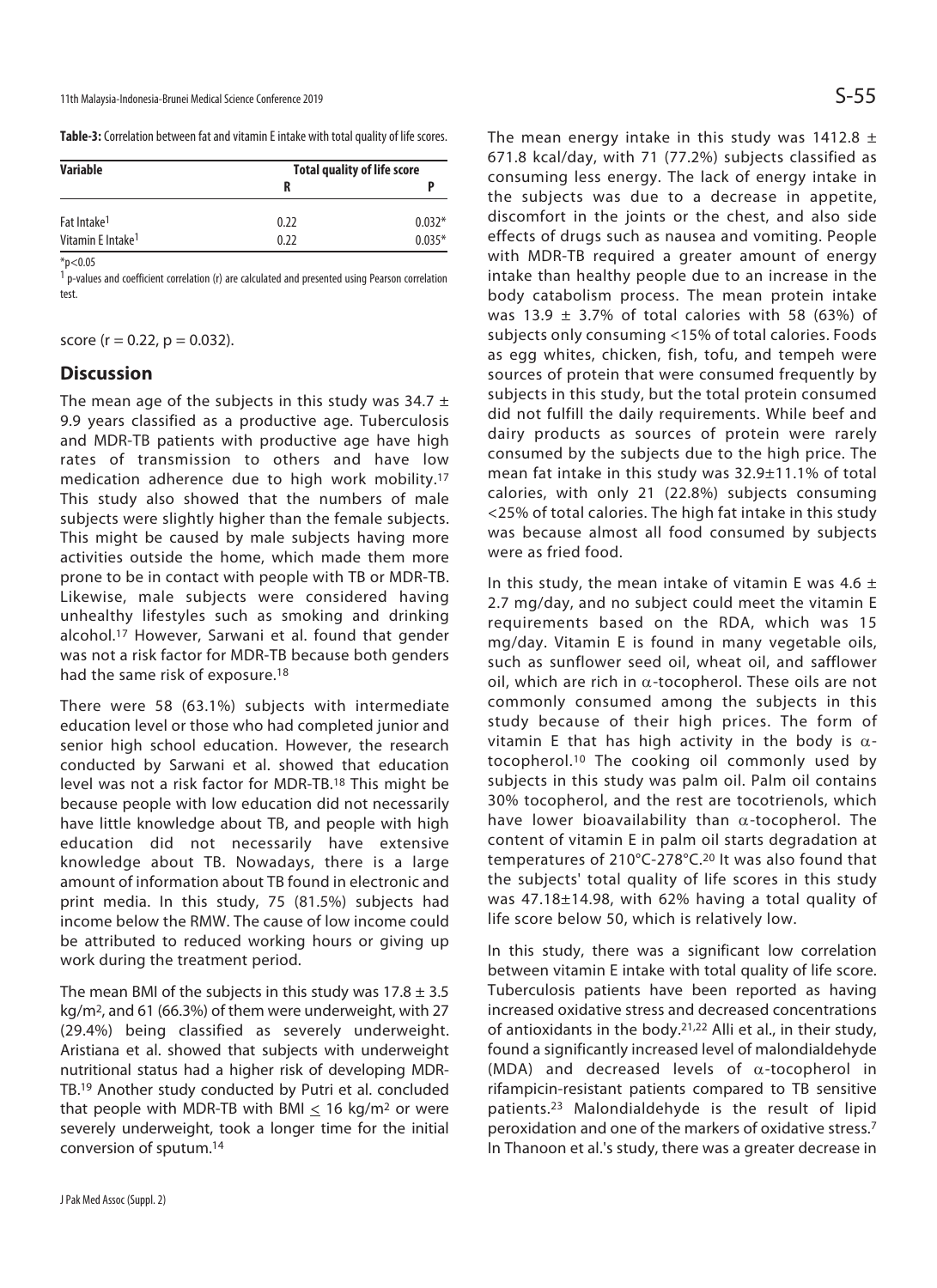MDA levels and an increase in total antioxidant status (TAS) in people with TB who were given anti-TB treatment added with vitamin E supplements compared to those in the group that were only given anti-TB treatment.24 Vitamin E is the most potent lipophilic chain-breaking antioxidant and can reduce oxidative stress that occurs in patients with TB and MDR-TB.8,24 Aibana et al.'s study found that  $\alpha$ -tocopherol deficiency had an increased risk of TB incidence.25 In a study conducted by Kavitha et al. showed significant improvement in the quality of life in TB patients receiving anti-TB treatment.26 It is hoped that increasing vitamin E intake can reduce oxidative stress and improve the quality of life in MDR-TB patients.

There was also a significantly low correlation between fat intake and total quality of life score. Multidrug-resistant TB patients require adequate fat intake due to an increase in energy requirements. Fat has a critical role as an energy source and also to increase the bioavailability of vitamin E in the body.<sup>12,13</sup> It was expected that adequate intake of fat could help enhance the absorption of vitamin E in the body, to improve the quality of life in MDR-TB patients.

The limitation of this study was that 24-hours food recall could only be done once. This was due to the subjects' weak condition, the location of the subject's house was far from the hospital, and the need for transportation cost to the hospital. Further research is needed to evaluate the intervention by modifying food intake and giving vitamin E to MDR-TB patients.

# **Conclusion**

Quality of life in pulmonary MDR-TB patients was relatively low, and their food intake was inadequate. Fat and vitamin E intake were significantly correlated with total quality of life score among pulmonary MDR-TB. Therefore, it was found imperative to increase food and vitamin E intake to improve the quality of life in MDR-TB patients.

**Acknowledgement:** We sincerely thank the patients who voluntarily participated in this study, field enumerator, and research team members. We acknowledge the support from Dr. Priska Duana Putri, Dr. Hayatun Naimah, Dr. Alvin Kosasih, and Dr. Fordiastiko at the Dr. M. Goenawan Partowidigdo Hospital, Cisarua, Indonesia.

**Disclaimer:** This manuscript is the part of a thesis.

**Conflict of Interest:** none to declare.

**Funding Disclosure:** none to declare.

# **References**

- 1. The World Health Organization. Tuberculosis. News release. The WHO's Media Centre. [Online] 2018 [Cited 2018 February 16]. Available from URL: http://www.who.int/news-room/factsheets/detail/tuberculosis
- 2. The World Health Organization. Global Tuberculosis Report. Geneva, Switzerland: WHO's Press; 2018.
- 3. Ministry of Health of the Republic of Indonesia. Indonesia Health Profile 2018. Jakarta, Indonesia: Ministry of Health: 2019.
- 4. Directorate General of Disease Control and Environmental Health of the Ministry of Health of the Republic of Indonesia. National guidelines for Tuberculosis Control. Jakarta, Indonesia: Ministry of Health; 2014, pp 51-60.
- 5. Data and Information Center of the Ministry of Health of the Republic of Indonesia. Infodatin: Tuberculosis. Jakarta, Indonesia: Ministry of Health; 2015, pp 2-5.
- 6. Tyagi P, Dharmaraja AT, Bhaskar A, Chakrapani H, Singh A. Mycobacterium tuberculosis has diminished capacity to counteract redox stress induced by elevated levels of endogenous superoxide. Free Radic Biol Med 2015;84:344-54. doi: 10.1016/j.freeradbiomed.2015.03.008.
- 7. Suparno S, Suhartono S, Sofro MA, Sulchan M, Tjahjono K. Zinc levels and levels of malondialdehyde in patients with multi drug resistant tuberculosis and sensitive tuberculosis. The Indones. J. Nutr 2018;7:8-14. Doi: 10.14710/jgi.7.1.8-14
- 8. Gropper SS, Smith JL. Advanced nutrition and human metabolism. 6th ed. Wadsworth, United States: Cengage Learning; 2013, pp 390-400.
- 9. Pratiwi SR, Lorensia A, Suryadinata RV. Vitamin C and E Intake with SQ-FFQ towards Smokers' and Non-Smokers' Lung Function. The Indones J Public Health 2018;14:101-7. Doi: 10.30597/mkmi.v14i2.3998
- 10. Ross AC, Caballero B, Cousins RJ, Tucker KL, Ziegler TR. Modern nutrition in health and disease, 11th ed. Philadelphia, USA: Wolters Kluwer Health/Lippincott Williams & Wilkins; 2014.
- 11. Schmölz L, Birringer M, Lorkowski S, Wallert M. Complexity of vitamin E metabolism. World J Biol Chem 2016;7:14-43. doi: 10.4331/wjbc.v7.i1.14.
- 12. Sartika RA. Effects of saturated, unsaturated and trans fatty acids on health. National Public Health Journal 2008;2:154-60.
- 13. Pratomo IP, Burhan E, Tambunan V. Malnutrition and tuberculosis. J Indon Med Assoc 2012;62:230-6.
- 14. Putri FA, Burhan E, Nawas A, Soepandi PZ, Sutoyo DK, Agustin H, et al. Body mass index predictive of sputum culture conversion among MDR-TB patients in Indonesia. Int J Tuberc Lung Dis 2014;18:564-70. doi: 10.5588/ijtld.13.0602.
- 15. Brown J, Capocci S, Smith C, Morris S, Abubakar I, Lipman M. Health status and quality of life in tuberculosis. Int J Infect Dis 2015;32:68-75. doi: 10.1016/j.ijid.2014.12.045.
- 16. West Java Governor Decree Number: 561/Kep.1065- Yanbangsos/2017. District/city minimum wage in West Java Province. [Online] 2018 [Cited 2018 February 16]. Available from URL: http://disnakertrans.jabarprov.go.id/produk\_hukum/id/371
- 17. Aini ZM, Rufia NM. Characteristics of Patients with Multidrug Resistant Tuberculosis (MDR TB) in Southeast Sulawesi, 2014- 2017. Medula J. 2019;6:547-57.
- 18. Dwi Sarwani SR, Nurlaela S, Zahrotul IA. Risk factor of multi drug resistant tuberculosis. J. Public Health. 2012;8:60-6.
- 19. Aristiana CD, Wartono M. Factors affecting the incident of Multi Drug Resistant Tuberculosis (MDR-TB). J Biomed Kes 2018;1:65-74. DOI: 10.18051/JBiomedKes.2018.v1.65-74
- 20. Kuppithayanant N, Hosap P, Chinnawong N. The effect of heating on vitamin E decomposition in edible palm oil. Int J Environ Rural Dev 2014;5:121-5.
- 21. Mokogwu AT, Airhomwanbor KO, Mokogwu EE, Onohwakpor EA.